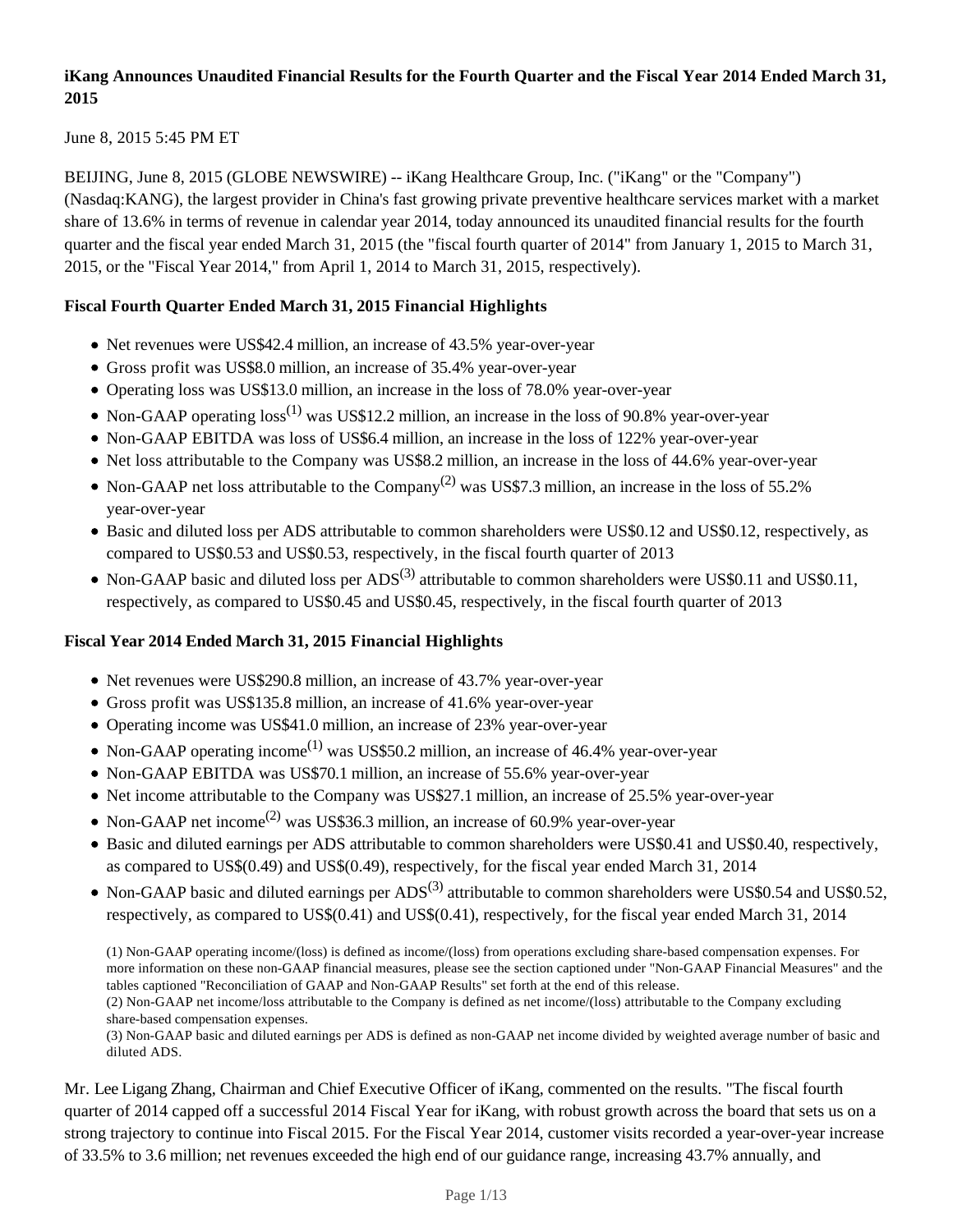Non-GAAP net income increased 60.9% as compared to Fiscal Year 2013. This has enabled us to consolidate our leading position in tier-1 cities and expand strategically into lucrative tier-2 and tier-3 cities in China. Including our most recent acquisition on May 27, 2015, we have increased our nationwide network to 70 medical centers in 18 cities as compared to 45 medical centers in 15 cities at the end of Fiscal Year 2013.

We have also been making substantial progress with initiatives over Fiscal Year 2014 to upgrade our services and diversify our offerings to further enhance scale and profitability. In addition to medical examination services for corporate accounts, we have continued success in cross-selling disease screening and dental services to existing clients. In Fiscal Year 2014, we established 25 dental clinics either within or adjacent to our medical centers, and we also opened and operate three medical centers under the brand name "iKang Evergreen," targeted at high-end clients, in Beijing, Nanjing and Guangzhou. As a result, revenues from disease screening services increased 31.1% and revenues from other services increased 95.4% year-over-year.

Foreseeing the potential development of mobile healthcare services in China, a keystone strategic development for the future of iKang is to build up a health management service platform company with capabilities to offer multi-discipline healthcare services. Our new mobile health initiative intends to lay foundations for Big Data-based health management services. In April 2015, we launched the iKang Personalized Medical Examination App to provide a more convenient and personalized medical examination services for individual and corporate customers. We also released the iKang Doctor Referral App, designed to provide a greater range of health management services using mobile internet technology to build up a platform that links up doctors' appointments, doctors' visits and follow-up services."

Mr. Zhang concluded, "Our successful listing on the Nasdaq a year ago has offered us many phenomenal opportunities over the past year, and places us in an excellent position to capitalize on opportunities in Fiscal 2015. We believe that we are on course to build on our success next year with continued focus on integrating new medical centers, advancing our strategy through mobile technology initiatives, building infrastructure for the future of health management service platform, and delivering long-term and sustainable returns to our shareholders."

## **FISCAL FOURTH QUARTER ENDED MARCH 31, 2015 UNAUDITED FINANCIAL RESULTS**

## **Net Revenues**

Net revenues for the fiscal fourth quarter were US\$42.4million, representing a 43.5% increase from US\$29.5 million in the same period in the last fiscal year. This was primarily due to an increase in the number of customer visits, an increase in the blended average selling price and the incremental revenue contribution from three major acquisitions in Shanghai and Hong Kong. As of March 31, 2015, the number of self-owned medical centers totalled 58 compared to 45 as of March 31, 2014. In the quarter, the Company served approximately a total of 488,700 customer visits under both corporate and individual programs, representing an increase of 37.3% over the fourth fiscal quarter of 2013.

The table below sets forth a breakdown of net revenues:

| $(US\$ s million                 | 4 <sup>th</sup> Fiscal Quarter Ended 4 <sup>th</sup> Fiscal Quarter Ended YoY % Change<br>March 31, 2015 | <b>March 31, 2014</b> |       |
|----------------------------------|----------------------------------------------------------------------------------------------------------|-----------------------|-------|
| <b>Medical Examinations 32.7</b> |                                                                                                          | 22.8                  | 43.2% |
| <b>Disease Screening</b>         | 3.2                                                                                                      | 2.3                   | 36.8% |
| <b>Other Services</b>            | 6.5                                                                                                      | 4.4                   | 49.0% |
| <b>Total</b>                     | 42.4                                                                                                     | 29.5                  | 43.5% |

*Medical Examinations*: Net revenues for the quarter were US\$32.7 million, representing a 43.2% increase from US\$22.8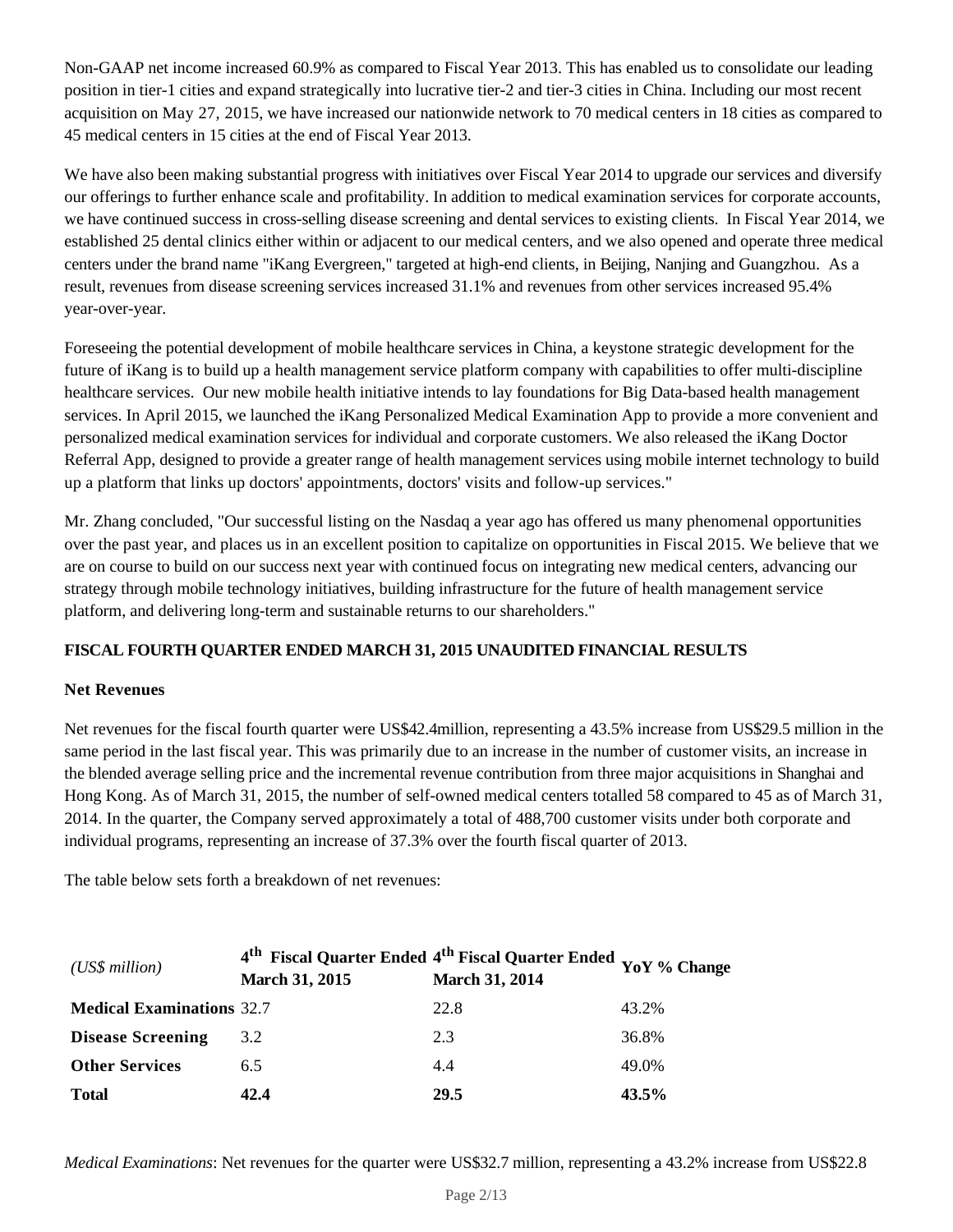million in the same period in the last fiscal year. The strong performance was primarily due to a significant increase of 37.1% in the number of customer visits for medical examinations during the period and an increase of 4.1% in the blended average selling price.

*Disease Screening*: Net revenues for the quarter were US\$3.2 million, representing a 36.8% increase from US\$2.3 million in the same period in the last fiscal year. Disease screening services refer to the additional services requested by individuals under the basic corporate medical examination programs as a result of individual needs.

*Other Services*: Net revenues for the quarter were US\$6.5 million, representing a 49.0% increase from US\$4.4 million in the same period in the last fiscal year. The increase was mainly due to the revenue contribution from the acquired businesses in Shanghai and Hong Kong, which provides medical consultancy services, packaged medical services, and vaccination services, as well as our new business line of dental care services.

#### **Cost of Revenues**

Cost of revenues for the quarter was US\$34.5 million, representing a 45.6% increase from US\$23.7 million in the same period in the last fiscal year.

#### **Gross Profit and Gross Margin**

Gross profit for the quarter was US\$8.0 million, representing a 35.4% increase from US\$5.9 million in the same period in the last fiscal year. Gross margin for the quarter was lower at 18.8%, as compared to 19.9% in the fourth quarter of fiscal 2013. As fiscal fourth quarter is normally a slow season with a lower number of customer visits, the increase in revenue in fiscal fourth quarter 2014 was not sufficient to help absorb the incremental costs relating to the addition of 13 new medical centers.

#### **Operating Expenses**

Total operating expenses for the quarter were US\$21.0 million, representing a 59.1% increase from US\$13.2 million in the same period in the last fiscal year. The increase was mainly due to the increase in selling and marketing expenses as a result of the expansion of sales and marketing team.

Selling and marketing expenses

Sales and marketing expenses for the quarter were US\$10.5 million, accounting for 24.6% of total net revenues as compared to 19.7% in the same period in the last fiscal year. The increase was mainly due to the expansion of the sales and marketing team.

General and administrative expenses

General and administrative expenses for the quarter were US\$10.0 million, accounting for 23.6% of total net revenues as compared to 23.8% in the same period in the last fiscal year.

Research and development expenses

Research and development expenses for the quarter were US\$510,000, accounting for 1.2% of total net revenues as compared to 1.0% in the same period in the last fiscal year.

#### **Income from Operations**

Loss from operations for the quarter was US\$13.0 million, representing a 78.0% increase in the loss from US\$7.3 million in the same period in the last fiscal year.

#### **Net Income**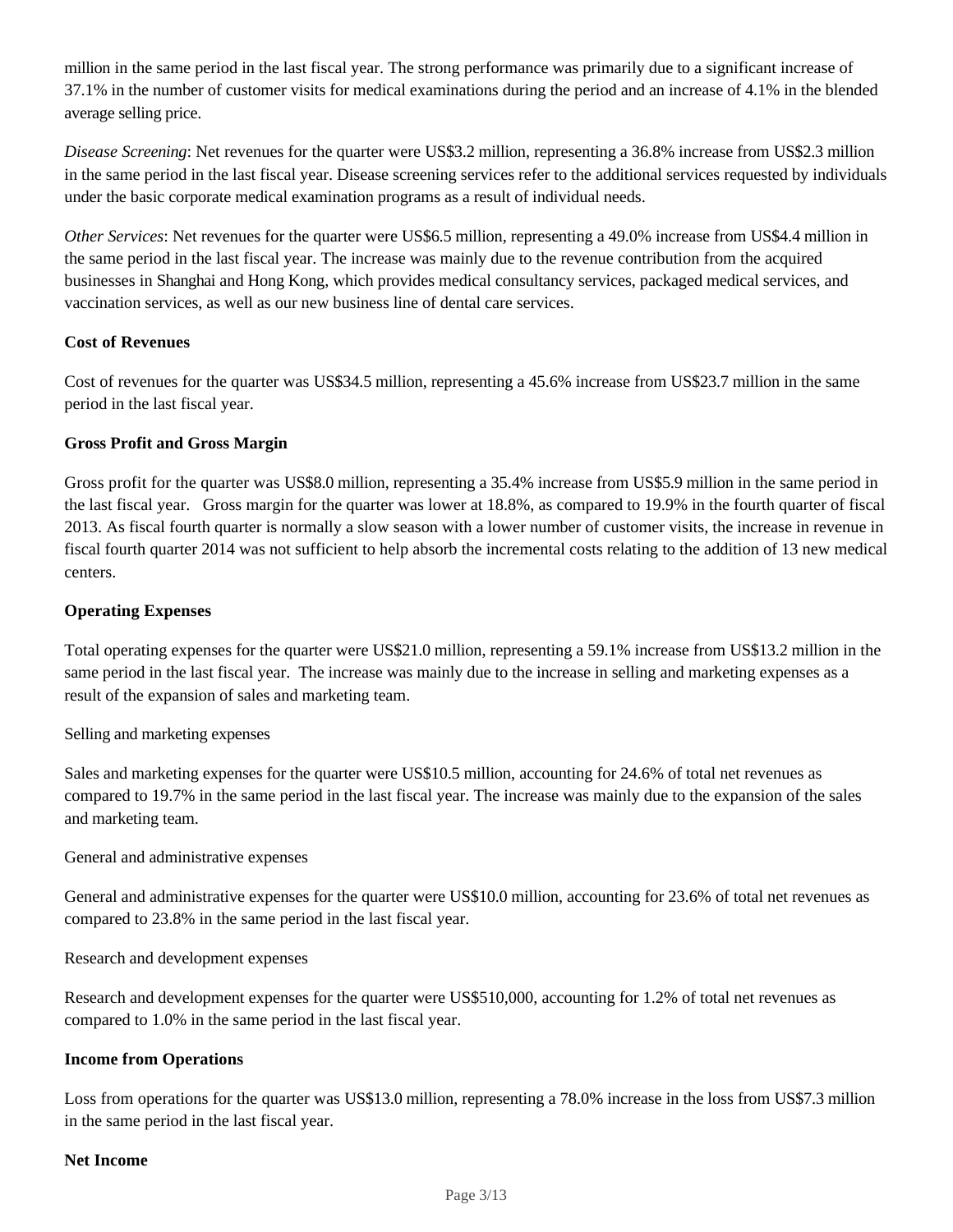Net loss attributable to the Company for the quarter was US\$8.2 million, representing an increase in the loss of 44.6% from a net loss of US\$5.7 million for the same period in the last fiscal year.

Non-GAAP net loss for the quarter was US\$7.3 million, representing an increase in the loss of 55.2% from US\$4.7 million for the same period in fiscal 2013.

#### **Basic and Diluted Earnings per ADS**

Basic and diluted loss per ADS attributable to common shareholders were US\$0.12 and US\$0.12, respectively, compared to basic and diluted loss per ADS attributable to common shareholders of US\$0.53 and US\$0.53, respectively, in the same quarter of fiscal 2013.

Non-GAAP basic and diluted loss per ADS attributable to common shareholders were US\$0.11 and US\$0.11, respectively, compared to basic and diluted loss per ADS attributable to common shareholders of US\$0.45 and US\$0.45, respectively, in the same quarter of fiscal 2013.

#### **FISCAL YEAR 2014 ENDED MARCH 31, 2015 UNAUDITED FINANCIAL RESULTS**

#### **Net Revenues**

Net revenues for the fiscal year 2014 ended March 31, 2015 were US\$290.8 million, representing a 43.7% increase from US\$202.3 million in the last fiscal year. This was primarily due to an increase in the number of customer visits, further expansion of the medical center network and the incremental revenue contribution from three major acquisitions in Shanghai and Hong Kong. During this fiscal year, the Company served a total of 3.6 million customer visits under both corporate and individual programs, representing an increase of 33.5% over the fiscal year 2013 ended March 31, 2014.

The table below sets forth a breakdown of net revenues:

| (US\$ million)                    | <b>Fiscal Year 2014</b> | <b>Fiscal Year 2013</b><br>Ended March 31, 2015 Ended March 31, 2014 | YoY % Change |
|-----------------------------------|-------------------------|----------------------------------------------------------------------|--------------|
| <b>Medical Examinations 244.9</b> |                         | 173.9                                                                | 40.9%        |
| <b>Disease Screening</b>          | 19.7                    | 15.0                                                                 | 31.1%        |
| <b>Other Services</b>             | 26.2                    | 13.4                                                                 | 95.4%        |
| <b>Total</b>                      | 290.8                   | 202.3                                                                | 43.7%        |

*Medical Examinations*: Net revenues for the fiscal year were US\$244.9 million, representing a 40.9% increase from US\$173.9 million in the last fiscal year. The strong performance was primarily due to a significant increase of 33.7% in the number of customer visits for medical examinations during the fiscal year and an increase of 5.6% in the blended average selling price.

*Disease Screening*: Net revenues for the fiscal year were US\$19.7 million, representing a 31.1% increase from US\$15.0 million in the last fiscal year.

*Other Services*: Net revenues for the fiscal year were US\$26.2 million, representing a 95.4% increase from US\$13.4 million in the last fiscal year. The increase was mainly due to the revenue contribution from the acquired businesses in Shanghai and Hong Kong, which provides medical consultancy services, packaged medical services, and vaccination services, as well as our new business line of dental care services.

#### **Cost of Revenues**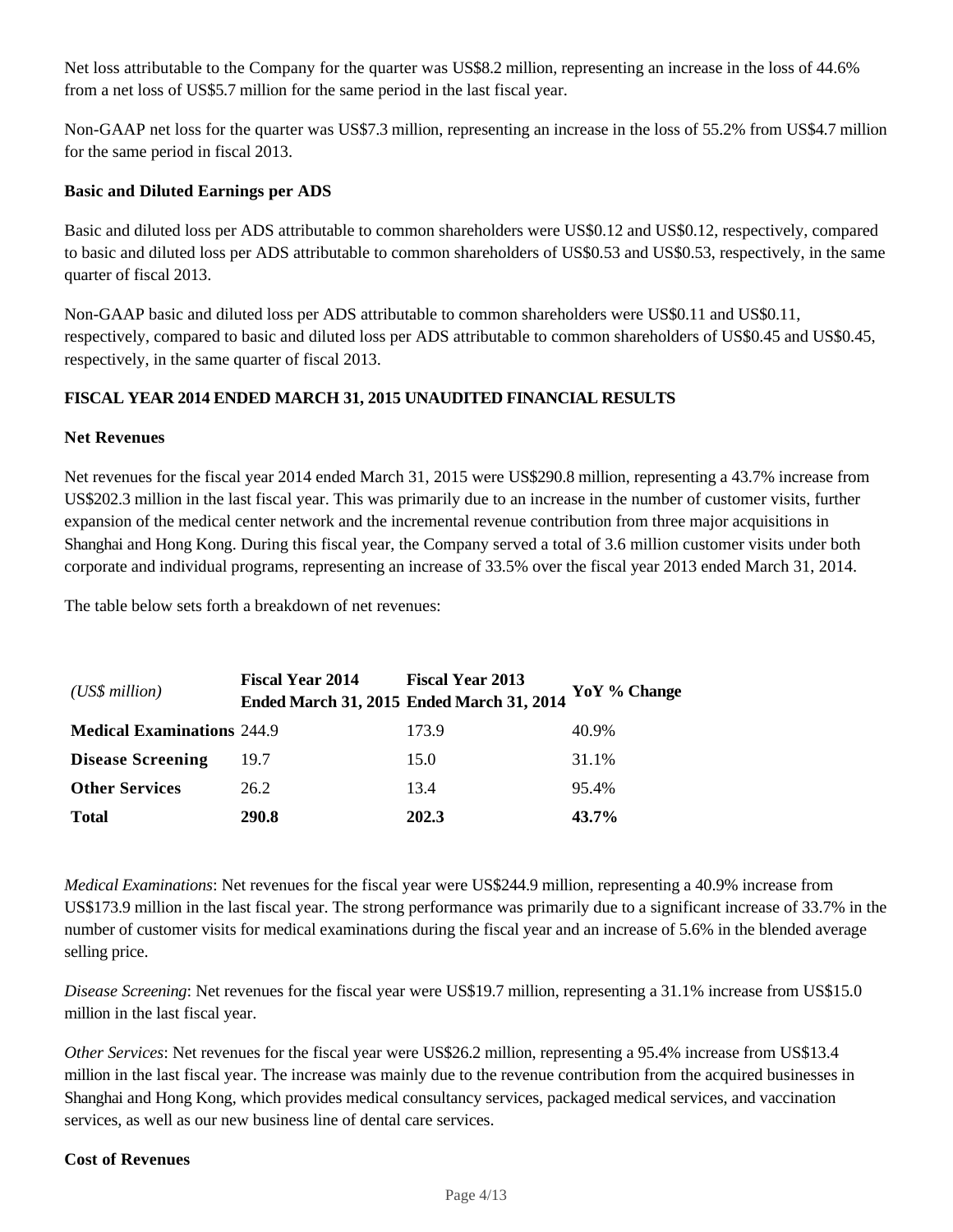Cost of revenues for the fiscal year was US\$154.9 million, representing a 45.6% increase from US\$106.4 million in the last fiscal year.

## **Gross Profit and Gross Margin**

Gross profit for the fiscal year was US\$135.8 million, representing a 41.6% increase from US\$95.9 million in the last fiscal year. Gross margin for the fiscal year was 46.7%, compared to 47.4% in the previous fiscal year. This was primarily due to the relatively low gross margins achieved by the newly operated centers in the fiscal 2014, as they were still in their ramp-up stage.

#### **Operating Expenses**

Total operating expenses for the period were US\$94.8 million, representing a 51.6% increase from US\$62.5 million in the last fiscal year. Excluding the US\$9.2 million and US\$930,000 share-based compensation expenses recorded in the fiscal year 2014 and 2013, respectively, total operating expenses would have increased by 39.0%, which represented 29.5% of total net revenues, an improvement as compared to 30.5% in the last fiscal year.

Selling and marketing expenses

Sales and marketing expenses for the fiscal year were US\$41.1 million, accounting for 14.1% of total net revenues compared to 14.3% in the last fiscal year.

General and administrative expenses

General and administrative expenses for the fiscal year were US\$52.3 million, accounting for 18.0% of total net revenues compared to 15.8% in the last fiscal year. The increase was mainly due to the share-based compensation expenses recorded during the period in fiscal 2014.

Research and development expenses

Research and development expenses for the period were US\$1.4 million, accounting for 0.5% of total net revenues as compared to 0.8% in the last fiscal year.

#### **Income from Operations**

Income from operations for the fiscal year was US\$41.0 million, an increase of 23.0% from US\$33.4 million from the previous fiscal year. Operating margin was 14.1% compared to 16.5% in the last fiscal year. Excluding the US\$9.2 million and US\$930,000 share-based compensation expenses recorded in the fiscal year 2014 and 2013, respectively, income from operations would have been US\$50.2 million, increased 46.4% from US\$34.3 million in the last fiscal year. Operating margin would have been 17.3% compared to 17.0% in the previous fiscal year.

#### **Net Income**

Net income attributable to the Company was US\$27.1 million, an increase of 25.5% from a net income of US\$21.6 million in the last fiscal year. Net margin was 9.3% compared to 10.7% in the previous fiscal year.

Non-GAAP net income was US\$36.3 million, an increase of 60.9% from US\$22.5 million for fiscal 2013. Non-GAAP net margin was 12.5% compared to 11.1% in the last fiscal year.

#### **Basic and Diluted Earnings per ADS**

Basic and diluted earnings per ADS attributable to common shareholders were US\$0.41 and US\$0.40, respectively, in the fiscal year 2014, compared to basic and diluted earnings per ADS attributable to common shareholders of US\$(0.49) and US\$(0.49), respectively, in the same period of fiscal 2013.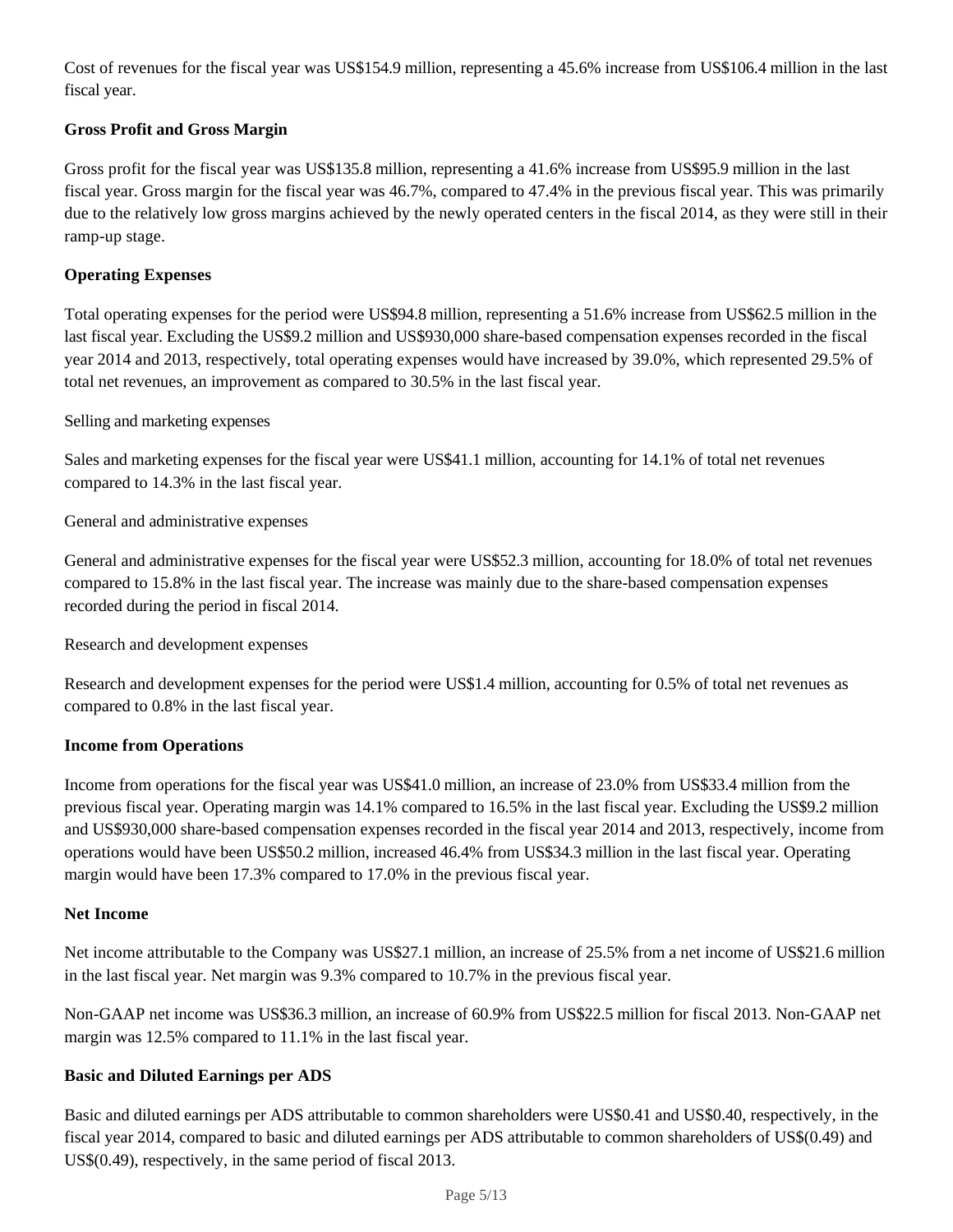Non-GAAP basic and diluted earnings per ADS attributable to common shareholders were US\$0.54 and US\$0.52, respectively, as compared to basic and diluted earnings per ADS attributable to common shareholders of US\$(0.41) and US\$(0.41), respectively, in the same period of fiscal 2013.

### **Cash and Working Capital**

As of March 31, 2015, the Company's cash and cash equivalents, restricted cash and term deposit totaled US\$166.4 million, as compared to US\$46.2 million as of March 31, 2014. This increase was mainly driven by the proceeds raised from the Company's initial public offering in April 2014.

The net working capital was US\$115.5 million as of March 31, 2015, with current assets of US\$278.7 million and current liabilities of US\$163.1 million, compared to net working capital of US\$7.4 million as of March 31, 2014.

## **GUIDANCE FOR FISCAL YEAR 2015 ENDING MARCH 31, 2016**

For the fiscal year 2015 ending March 31, 2016, the Company expects its net revenues to be between US\$383 million and US\$390 million, representing a year-on-year increase between 32% and 34%.

This guidance is based on the current market conditions and reflects the Company's current and preliminary estimates of market and operating conditions and customer demand, which are all subject to change.

#### **Conference Call**

iKang's management will host a conference call at 8:00 am US Eastern Time (8:00 pm Beijing/Hong Kong Time) on June 9, 2015, to discuss its quarterly and fiscal year results and recent business activities.

To participate in the conference call, please dial the following number five to ten minutes prior to the scheduled conference call time:

| China:     | 4001-200-539                 |
|------------|------------------------------|
| Hong Kong: | 800-905-927                  |
|            | United States: 1855-298-3404 |
|            | International: +65-6823-2299 |
| Passcode:  | 6578582                      |

The Company will also broadcast a live audio webcast of the conference call. The webcast will be available at http://ir.ikang.com.

Following the earnings conference call, an archive of the call will be available by dialing:

China: 4001-842-240 Hong Kong: 800-966-697 United States: 1866-846-0868 International: +61-2-9641-7900 Replay Passcode: 6578582 Replay End Date: June 16, 2015

## **STATEMENT REGARDING UNAUDITED FINANCIAL INFORMATION**

The unaudited financial information set forth above is subject to adjustments that may be identified when audit work is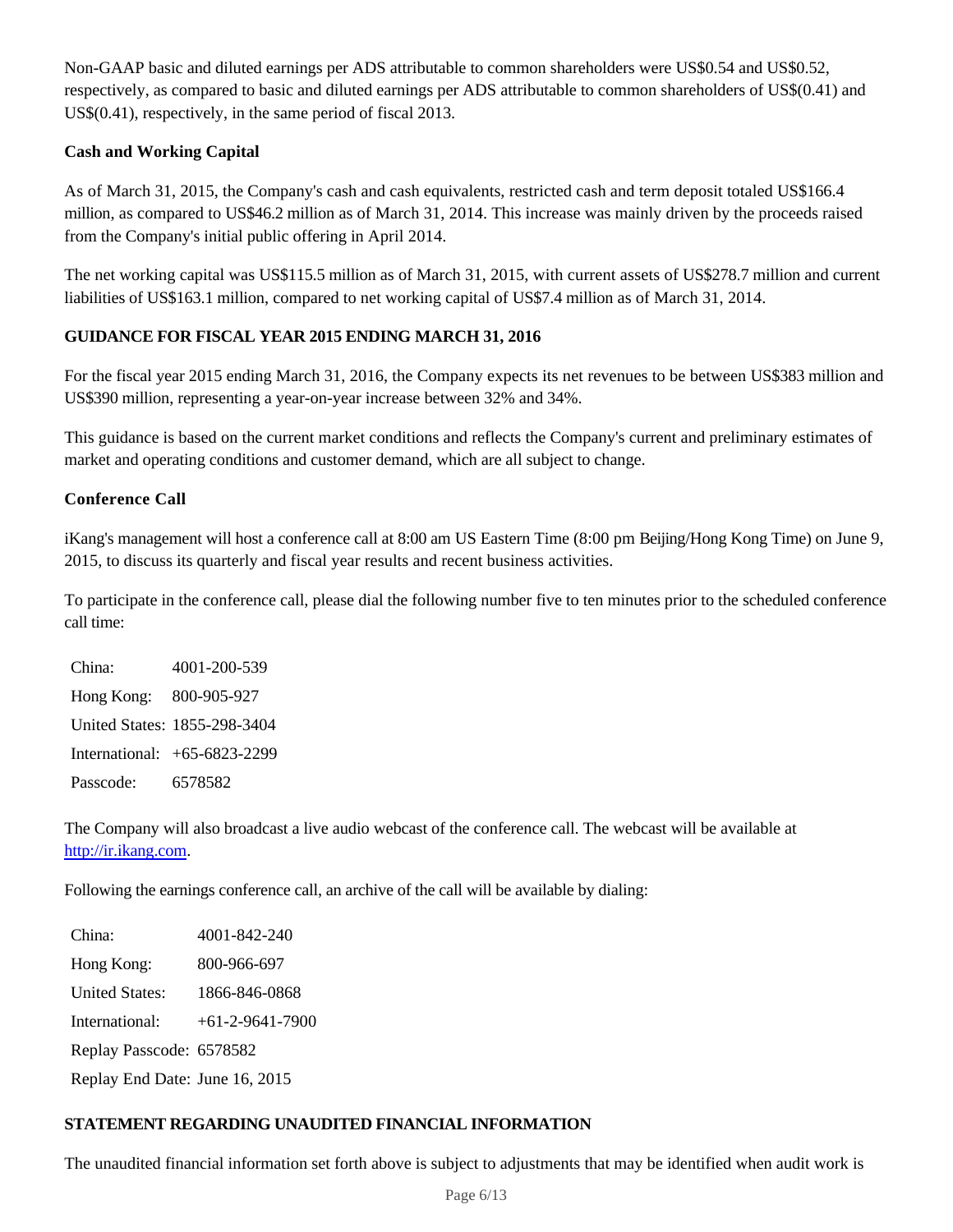performed on the Company's year-end financial statements, which could result in significant differences from this unaudited financial information.

## **NON-GAAP FINANCIAL MEASURES**

To supplement our consolidated financial statements which are presented in accordance with U.S. GAAP, we also use non-GAAP operating income, non-GAAP net income and non-GAAP EBITDA as additional non-GAAP financial measures. We present these non-GAAP financial measures because they are used by our management to evaluate our operating performance. We also believe that these non-GAAP financial measures provide useful information to investors and others in understanding and evaluating our consolidated results of operations in the same manner as our management and in comparing financial results across accounting periods and to those of our peer companies.

Reconciliation of non-GAAP operating income, non-GAAP net income and non-GAAP EBITDA to the most directly comparable financial measures calculated and presented in accordance with U.S. GAAP is set forth at the end of this release.

#### **About iKang Healthcare Group, Inc.**

iKang Healthcare Group, Inc. is the largest provider in China's fast growing private preventive healthcare services market, accounting for approximately 13.6% of market share in terms of revenue in calendar year 2014.

Through iKang's integrated service platform and established nationwide network of medical centers and third-party service provider facilities, the Company provides comprehensive and high quality preventive healthcare solutions, including a wide range of medical examinations services and value-added services including disease screening and other services. iKang's customers are primarily corporate customers who contract the Company to provide medical examination services to their employees and clients, and pay for these services at pre-negotiated prices. iKang also directly markets its services to individual customers. In the fiscal year ended March 31, 2015, the Company served a total of 3.6 million customer visits under both corporate and individual programs.

As of June 8, 2015, iKang's nationwide network consisted of 70 self-owned medical centers covering 18 of the most affluent cities in China, namely Beijing, Shanghai, Guangzhou, Shenzhen, Chongqing, Tianjin, Nanjing, Suzhou, Hangzhou, Chengdu, Fuzhou, Changchun, Jiangyin, Changzhou, Wuhan, Changsha and Shenyang, as well as Hong Kong. The Company has also supplemented its self-owned medical center network by contracting with approximately 400 third-party service provider facilities in over 150 cities, which include selected independent medical examination centers and hospitals across all of China's provinces, creating a nationwide network that allows iKang to serve its customers in markets where it does not have self-owned medical centers.

## **Forward-looking Statements**

This press release contains forward-looking statements. These statements, including management quotes and business outlook, are made under the "safe harbor" provisions of the U.S. Private Securities Litigation Reform Act of 1995. These forward-looking statements can be identified by terminology such as "will," "estimate," "project," "predict," "believe," "expect," "anticipate," "intend," "potential," "plan," "goal" and similar statements. iKang may also make written or oral forward-looking statements in its periodic reports to the U.S. Securities and Exchange Commission, in its annual report to shareholders, in press releases and other written materials and in oral statements made by its officers, directors or employees to third parties. Such statements involve certain risks and uncertainties that could cause actual results to differ materially from those expressed or implied in the forward-looking statements. These forward-looking statements include, but are not limited to, statements about: the Company's goals and strategies; its future business development, financial condition and results of operations; its ability to retain and grow its customer base and network of medical centers; the growth of, and trends in, the markets for its services in China; the demand for and market acceptance of its brand and services; competition in its industry in China; relevant government policies and regulations relating to the corporate structure, business and industry; fluctuations in general economic and business conditions in China. Further information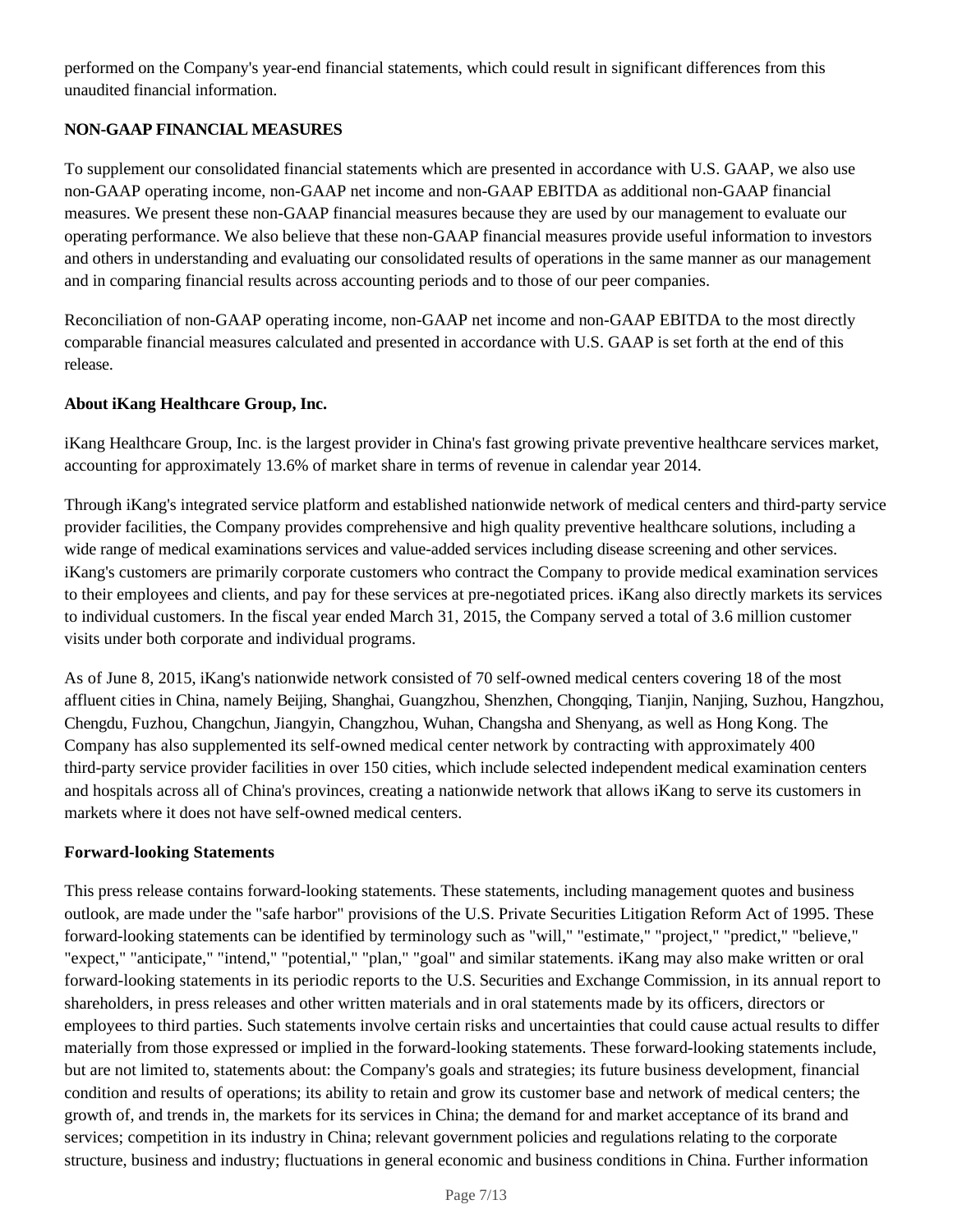regarding these and other risks is included in iKang's filing with the Securities and Exchange Commission. iKang undertakes no duty to update any forward-looking statement as a result of new information, future events or otherwise, except as required under applicable law.

## **IKANG HEALTHCARE GROUP, INC. CONDENSED CONSOLIDATED BALANCE SHEETS**

## **(In thousands of US dollars, except share data and per share data, or otherwise noted) (Unaudited)**

|                                                                                                                                             | As of<br>March        | As of<br>March    |
|---------------------------------------------------------------------------------------------------------------------------------------------|-----------------------|-------------------|
|                                                                                                                                             | 31,<br>2014           | 31,<br>2015       |
| <b>ASSETS</b>                                                                                                                               |                       |                   |
| Current assets                                                                                                                              |                       |                   |
| Cash and cash equivalents                                                                                                                   |                       | \$30,221 \$97,336 |
| Restricted cash                                                                                                                             | 16,007                | 54,417            |
| Term deposit                                                                                                                                |                       | 14,621            |
| Accounts receivable, net of allowance for doubtful accounts of \$4,330 and \$8,055 as of March 31,<br>2014 and March 31, 2015, respectively | 37,619                | 59,650            |
| Inventories                                                                                                                                 | 1,693                 | 2,661             |
| Deferred tax assets-current                                                                                                                 | 3,991                 | 5,949             |
| Prepaid expenses and other current assets                                                                                                   | 20,012                | 44,031            |
| Amount due from a related party                                                                                                             | 1,287                 | $- -$             |
| Total current assets                                                                                                                        | \$<br>110,830 278,665 | \$                |
| Equity method investment                                                                                                                    | \$6,220               | $\mathbb{S}$ --   |
| Restricted cash-non-current                                                                                                                 | 2,153                 |                   |
| Property and equipment, net                                                                                                                 | 63,644                | 105,022           |
| Acquired intangible assets, net                                                                                                             | 17,530                | 30,634            |
| Goodwill                                                                                                                                    | 41,412                | 72,101            |
| Cost method investment                                                                                                                      | 129                   | 129               |
| Deferred tax assets-non-current                                                                                                             | 2,007                 | 2,212             |
| Rental deposit and other non-current assets                                                                                                 | 6,301                 | 10,238            |
| <b>TOTAL ASSETS</b>                                                                                                                         | \$<br>250,226 499,001 | \$                |

## LIABILITIES, MEZZANINE EQUITY AND EQUITY (DEFICIT)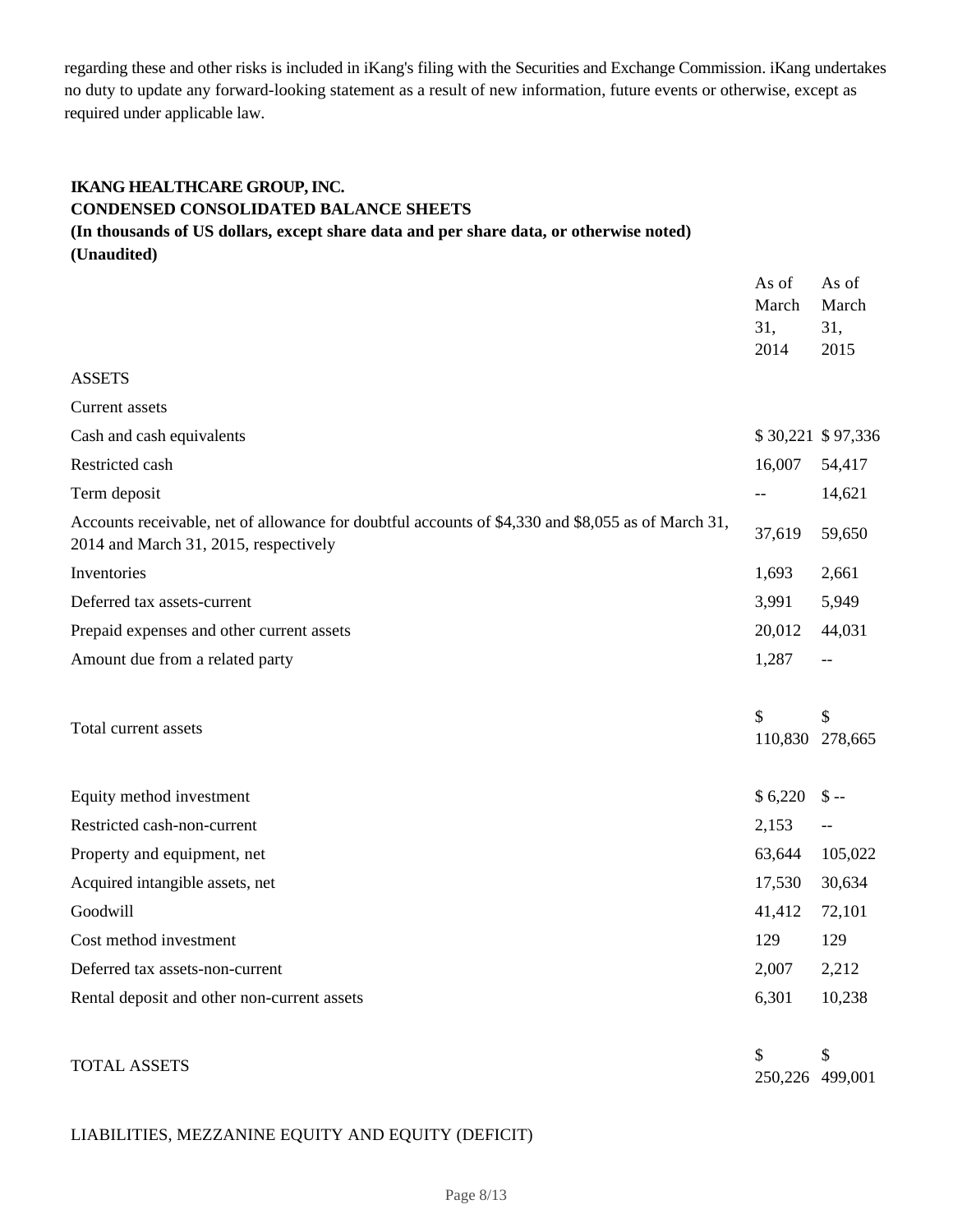Current liabilities: Accounts payable (including accounts payable of the consolidated VIEs without recourse to iKang Healthcare Group, Inc. of \$14,599 and \$19,530 of March 31, 2014 and March 31, 2015, respectively) \$ 16,965 \$ 23,526 Accrued expenses and other current liabilities (including accrued expenses and other current liabilities of the consolidated VIEs without recourse to iKang Healthcare Group, Inc. of \$17,126 and \$30,631 of March 31, 2014 and March 31, 2015, respectively) 24,275 36,790 Income tax payable (including income tax payable of the consolidated VIEs without recourse to iKang Healthcare Group, Inc. of \$5,299 and \$6,254 of March 31, 2014 and March 31, 2015, respectively) 6,382 7,539 Amount due to a related party (including amount due to a related party of the consolidated VIEs without recourse to iKang Healthcare Group, Inc. of \$8,049 and nil of March 31, 2014 and March 31, 2015, respectively) 8,049 -- Deferred revenues (including deferred revenues of the consolidated VIEs without recourse to iKang Healthcare Group, Inc. of \$22,234 and \$31,786 of March 31, 2014 and March 31, 2015, respectively) 29,523 38,457 Deferred government subsidy-current (including deferred government subsidy-current of the consolidated VIEs without recourse to iKang Healthcare Group, Inc. of \$47 and \$63 of March 31, 2014 and March 31, 2015, respectively) 47 63 Short term borrowings (including short term borrowings of the consolidated VIEs without recourse to iKang Healthcare Group, Inc. of \$17,717 and \$56,772 of March 31, 2014 and March 31, 2015, respectively) 18,201 56,772 Total current liabilities  $\sim$ 103,442 163,147 \$

#### **IKANG HEALTHCARE GROUP, INC.**

#### **CONDENSED CONSOLIDATED BALANCE SHEETS - continued**

| (In thousands of US dollars, except share data and per share data, or otherwise noted) |  |
|----------------------------------------------------------------------------------------|--|
| (Unaudited)                                                                            |  |

|                                                                                                                                                                                                                                                 | As of<br>March 31,<br>2014 | As of<br>March<br>31,<br>2015 |
|-------------------------------------------------------------------------------------------------------------------------------------------------------------------------------------------------------------------------------------------------|----------------------------|-------------------------------|
| Deferred government subsidy-non-current (including deferred government subsidy-non-current of<br>the consolidated VIEs without recourse to iKang Healthcare Group, Inc. of \$63 and nil of March<br>31, 2014 and March 31, 2015, respectively)  | \$63                       | $S -$                         |
| Long term borrowing (including long term borrowing of the consolidated VIEs without recourse to<br>iKang Healthcare Group, Inc. of \$1,865 and nil of March 31, 2014 and March 31, 2015,<br>respectively)                                       | 1,865                      |                               |
| Deferred tax liabilities-non-current (including deferred tax liabilities non-current of the consolidated<br>VIEs without recourse to iKang Healthcare Group, Inc. of \$2,929 and \$6,670 of March 31, 2014<br>and March 31, 2015, respectively) | 3,478                      | 7,506                         |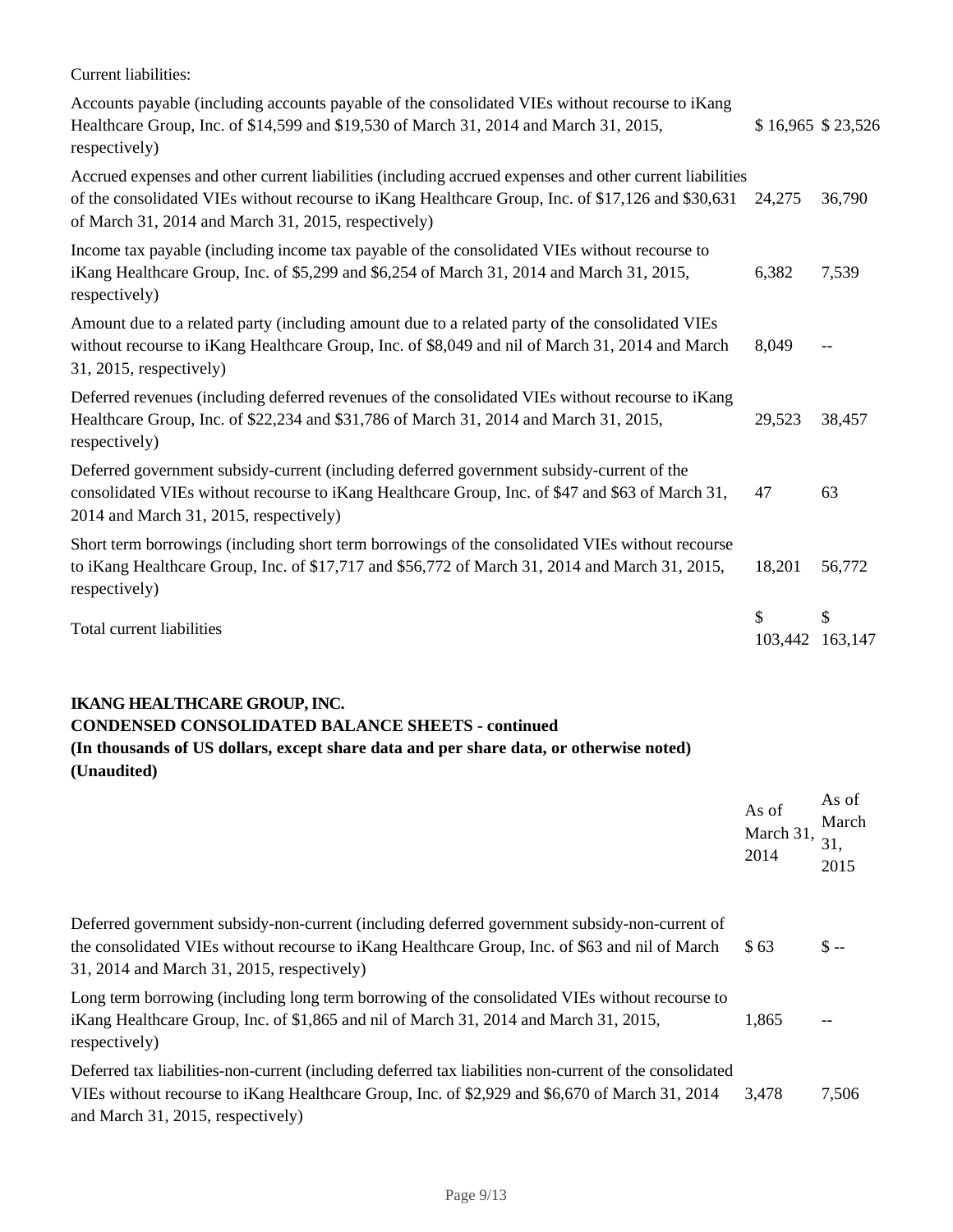| <b>TOTAL LIABILITIES</b>                                          | $$108,848 \quad $170,653$    |         |
|-------------------------------------------------------------------|------------------------------|---------|
| Mezzanine equity                                                  | $$264,517$ \$-               |         |
| Equity:                                                           |                              |         |
| Total iKang Healthcare Group, Inc. shareholders' (deficit)/equity | \$<br>$(126,957)$ 319,130    | \$      |
| Non-controlling interests                                         | \$3,818                      | \$9,218 |
| TOTAL (DEFICIT)/EQUITY                                            | \$<br>$(123, 139)$ 328,348   | \$      |
| TOTAL LIABILITIES, MEZZANINE EQUITY AND EQUITY                    | $$250,226 \frac{$}{499,001}$ |         |

## **IKANG HEALTHCARE GROUP, INC. CONDENSED CONSOLIDATED STATEMENTS OF OPERATIONS (In thousands of US dollars, except share data and per share data, or otherwise noted) (Unaudited)**

|                                    | Three-month periods For the years<br>ended March 31, |                                  | ended March 31, |                     |
|------------------------------------|------------------------------------------------------|----------------------------------|-----------------|---------------------|
|                                    | 2014                                                 | 2015                             | 2014            | 2015                |
|                                    |                                                      |                                  |                 |                     |
| Net revenues                       | \$29,542                                             | \$42,406                         |                 | \$202,304 \$290,781 |
| Cost of revenues                   | 23,670                                               | 34,454                           | 106,405         | 154,943             |
| Gross profit                       | \$5,872                                              | \$7,952                          | \$95,899        | \$135,838           |
| Operating expenses:                |                                                      |                                  |                 |                     |
| Selling and marketing expenses     | \$5,833                                              | \$10,453                         | \$28,879        | \$41,059            |
| General and administrative expense | 7,038                                                | 9,999                            | 32,053          | 52,331              |
| Research and development expense   | 308                                                  | 510                              | 1,603           | 1,401               |
| Total operating expenses           | \$13,179                                             | \$20,962                         | \$62,535        | \$94,791            |
| (Loss)/income from operations      |                                                      | $$(7,307) \$ (13,010) \$ 33,364$ |                 | \$41,047            |
| (Loss)/gain from forward contracts | (173)                                                | $\qquad \qquad -$                | 57              | (8)                 |
| Interest expense                   | (293)                                                | (562)                            | (1, 331)        | (2,466)             |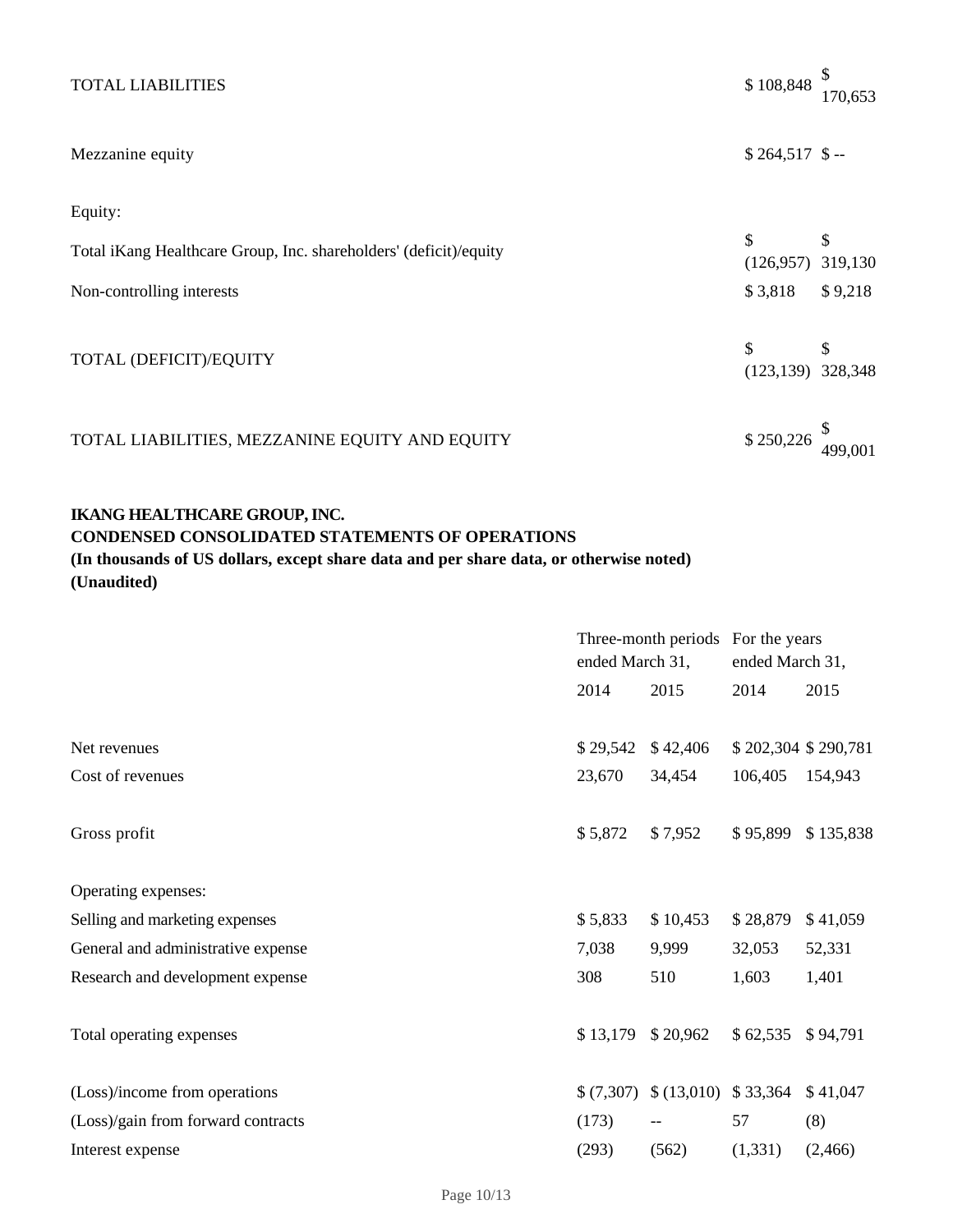| Interest income                                                                                    | 39                     | 163                                       | 93                  | 699      |
|----------------------------------------------------------------------------------------------------|------------------------|-------------------------------------------|---------------------|----------|
| Other income                                                                                       | --                     | $-$                                       | --                  | 883      |
|                                                                                                    |                        |                                           |                     |          |
| (Loss)/income before income tax expenses and (loss)/gain from equity<br>method investment          |                        | $(7,734)$ \$ $(13,409)$ \$ 32,183         |                     | \$40,155 |
| Income tax (benefits)/expenses                                                                     | (1,920)                | (4,860)                                   | 10,101              | 13,280   |
| (Loss)/gain from equity method investment                                                          | (156)                  |                                           | (156)               | 521      |
| Net (loss)/income                                                                                  | \$ (5,970)             | \$(8,549)                                 | \$21,926            | \$27,396 |
| Less: Net (loss)/income attributable to non-controlling interests                                  | (314)                  | (370)                                     | 319                 | 283      |
| Net (loss)/income attributable to iKang Healthcare Group, Inc.                                     | $$ (5,656) \$ (8,179)$ |                                           | \$21,607            | \$27,113 |
| Deemed dividend to preferred shareholders                                                          |                        |                                           | 20,436              | 100      |
| Undistributed earnings allocated to preferred shareholders                                         | 862                    | --                                        | 7,310               | 201      |
| Net (loss)/income attributable to common shareholders of iKang<br>Healthcare Group, Inc.           | $(6,518)$ $(8,179)$    |                                           | $(6,139)$ \$ 26,812 |          |
| Net (loss)/income per share attributable to common shareholders of iKang<br>Healthcare Group, Inc. |                        |                                           |                     |          |
| <b>Basic</b>                                                                                       | \$(1.06)               | \$ (0.24)                                 | \$ (0.97)           | \$0.82   |
| Diluted                                                                                            | \$(1.06)               | \$ (0.24)                                 | \$ (0.97)           | \$0.79   |
| Net (loss)/income per ADS (1 common share equals to 2 ADSs)                                        |                        |                                           |                     |          |
| <b>Basic</b>                                                                                       | \$ (0.53)              | \$ (0.12)                                 | \$ (0.49)           | \$0.41   |
| Diluted                                                                                            |                        | $(0.53)$ $(0.12)$                         | \$ (0.49)           | \$0.40   |
| Weighted average shares used in calculating net income per common share                            |                        |                                           |                     |          |
| Basic                                                                                              |                        | 6,169,674 34,361,539 6,340,005 32,884,357 |                     |          |
| Diluted                                                                                            |                        | 6,169,674 34,361,539 6,340,005 34,114,872 |                     |          |
| IKANG HEALTHCARE GROUP, INC.                                                                       |                        |                                           |                     |          |

# **RECONCILIATION OF GAAP AND NON-GAAP RESULTS**

# **(In thousands of US dollars, except share data and per share data, or otherwise noted) (Unaudited)**

| Three-month<br>periods<br>ended March 31, |      | For the years<br>ended March 31, |      |  |
|-------------------------------------------|------|----------------------------------|------|--|
| 2014                                      | 2015 | 2014                             | 2015 |  |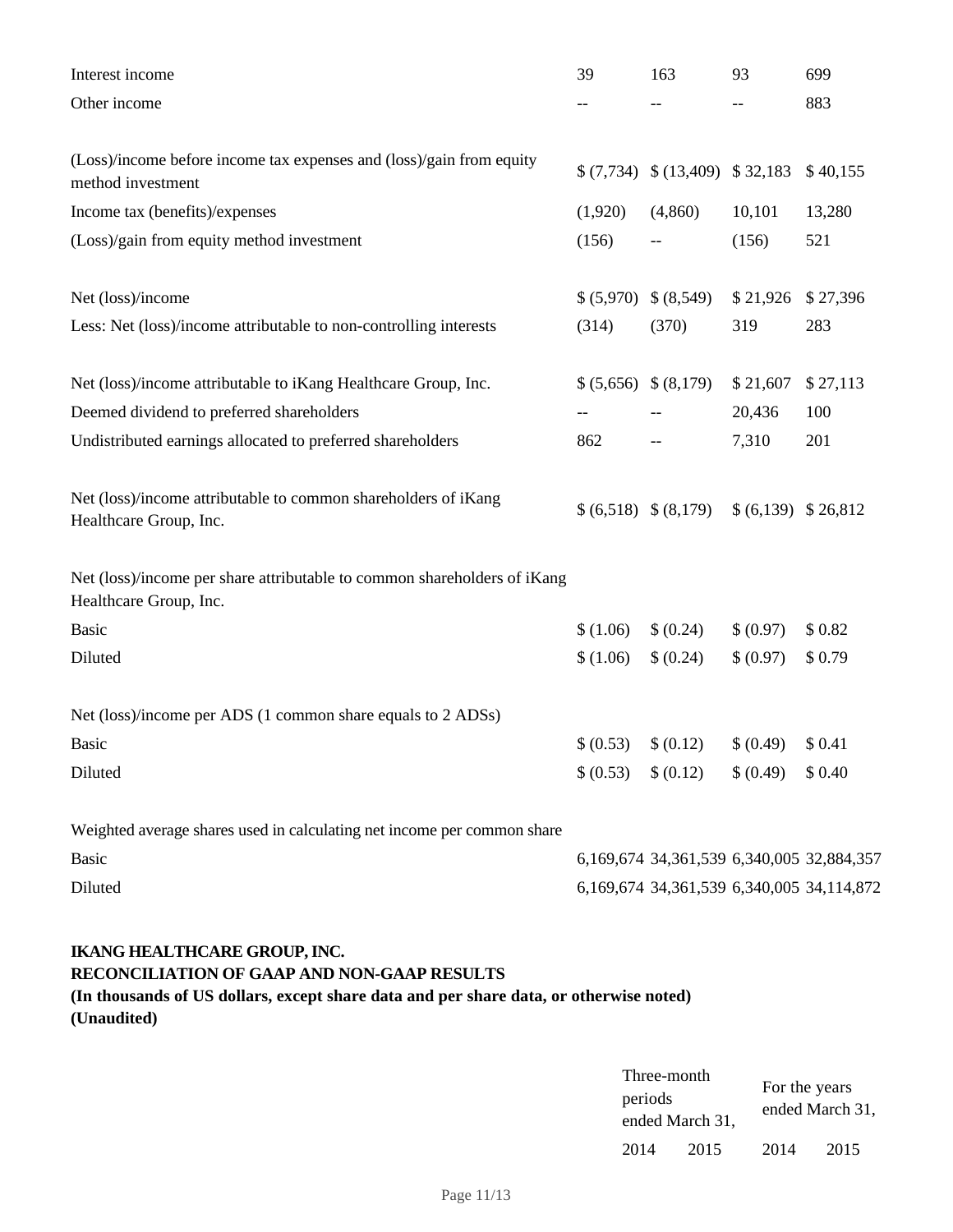| (Loss)/income from operations                                                                               | \$<br>(7, 307) | \$<br>$(13,010)$ 33,364                                        | \$                  | \$<br>41,047 |
|-------------------------------------------------------------------------------------------------------------|----------------|----------------------------------------------------------------|---------------------|--------------|
| Add:                                                                                                        |                |                                                                |                     |              |
| Share-based compensation expenses                                                                           | 930            | 845                                                            | 930                 | 9,153        |
| Non-GAAP operating (loss)/income                                                                            | \$<br>(6,377)  | \$<br>(12, 165)                                                | \$<br>34,294        | \$<br>50,200 |
| Net (loss)/income attributable to iKang Healthcare Group, Inc.                                              | \$<br>(5,656)  | $$ (8,179) \begin{array}{c} $ \text{\$} \\ 21,607 \end{array}$ |                     | \$<br>27,113 |
| Add:                                                                                                        |                |                                                                |                     |              |
| Share-based compensation expenses                                                                           | 930            | 845                                                            | 930                 | 9,153        |
| Non-GAAP net (loss)/income                                                                                  | (4, 726)       | $$^{5}$ (7,334) $$^{5}$ $$^{5}$<br>22,537 36,266               |                     |              |
| (Loss)/income from operations                                                                               | S<br>(7,307)   | <sup>\$</sup><br>$(13,010)$ 33,364                             | S.                  | \$<br>41,047 |
| Add:                                                                                                        |                |                                                                |                     |              |
| Depreciation and amortization                                                                               | 3,500          | 5,779                                                          | 10,759              | 19,912       |
| Share-based compensation expenses                                                                           | 930            | 845                                                            | 930                 | 9,153        |
| Non-GAAP EBITDA                                                                                             | (2, 877)       | \$(6,386)                                                      | 45,053              | \$<br>70,112 |
| Non-GAAP net income attributable to preferred shareholders of iKang<br>Healthcare Group, Inc.               | $$862$ \$ --   |                                                                | \$<br>27,746        | \$698        |
| Non-GAAP net (loss)/income attributable to common shareholders of iKang<br>Healthcare Group, Inc.           |                | \$<br>$(5,588)$ \$ $(7,334)$ \$<br>$(5,209)$ 35,568            |                     |              |
| Non-GAAP net (loss)/income per share attributable to common shareholders of<br>iKang Healthcare Group, Inc. |                |                                                                |                     |              |
| <b>Basic</b>                                                                                                |                | $(0.91)$ $(0.21)$ $(0.82)$ $(1.08)$                            |                     |              |
| Diluted                                                                                                     |                | $$(0.91) \$(0.21) \$(0.82) \$(1.04)$                           |                     |              |
| Non-GAAP net (loss)/income per ADS (1 common share equals to 2 ADSs)                                        |                |                                                                |                     |              |
| <b>Basic</b>                                                                                                |                | $(0.45)$ $(0.11)$                                              | \$ (0.41) \$ 0.54   |              |
| Diluted                                                                                                     |                | $(0.45)$ $(0.11)$                                              | \$ (0.41) \$ 0.52\$ |              |